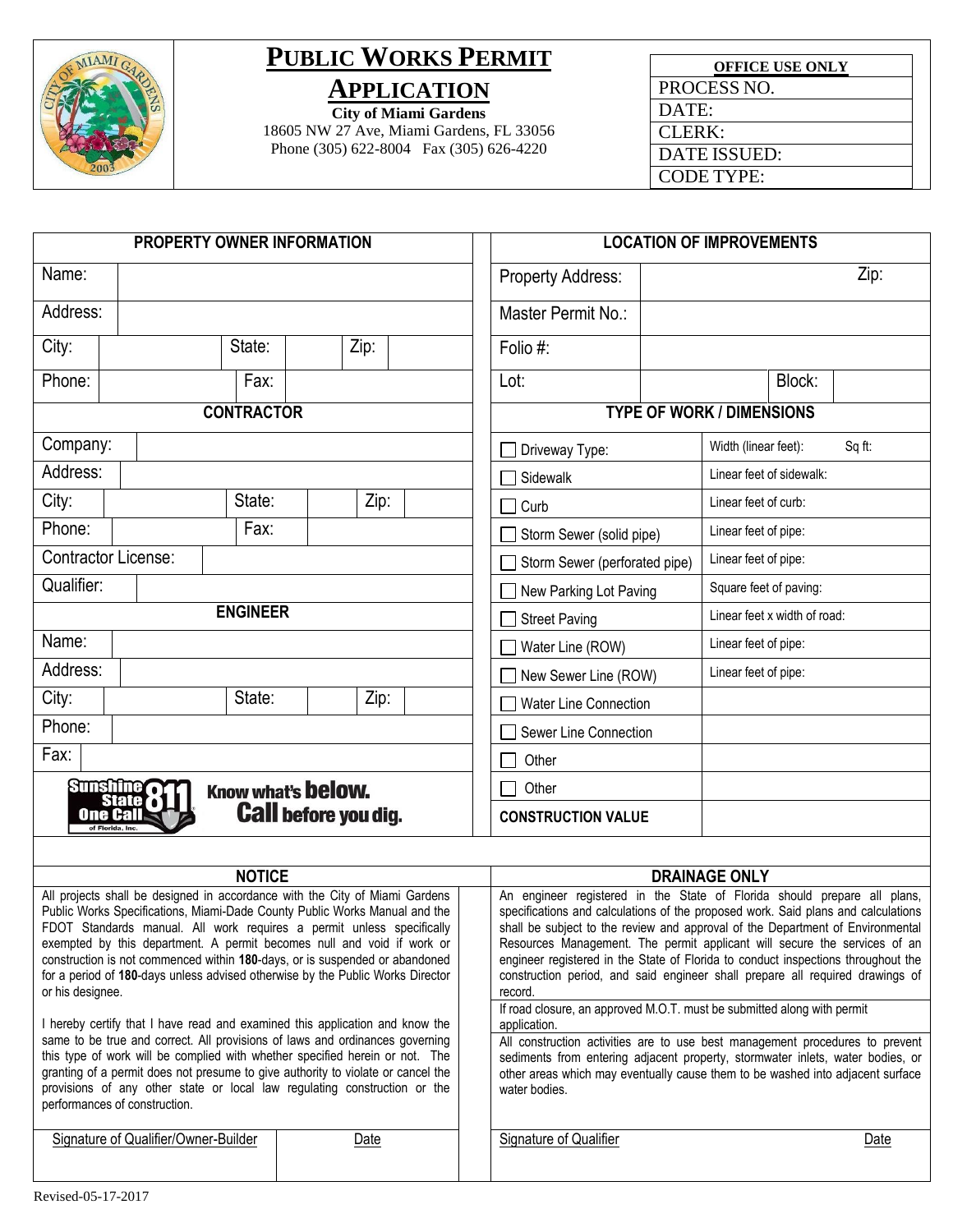|                                             |                                                                                                                                                                                                                                                                                                                                                    |    | <b>INTERNAL USE ONLY</b>  |                                          |    |  |
|---------------------------------------------|----------------------------------------------------------------------------------------------------------------------------------------------------------------------------------------------------------------------------------------------------------------------------------------------------------------------------------------------------|----|---------------------------|------------------------------------------|----|--|
|                                             | <b>FEES</b>                                                                                                                                                                                                                                                                                                                                        |    |                           |                                          |    |  |
|                                             | BCCO (Dade County)                                                                                                                                                                                                                                                                                                                                 | \$ |                           | <b>Penalty Fee</b>                       | \$ |  |
|                                             | <b>BCAI</b> (State)                                                                                                                                                                                                                                                                                                                                | \$ |                           | <b>Revision Fee</b>                      | \$ |  |
|                                             | DCA (State)                                                                                                                                                                                                                                                                                                                                        | \$ |                           | <b>Zoning Fee</b>                        | \$ |  |
|                                             | City's Professional Services 15%                                                                                                                                                                                                                                                                                                                   | \$ |                           | <b>Building Fee</b>                      | \$ |  |
|                                             | Up-Front Fee                                                                                                                                                                                                                                                                                                                                       | \$ |                           | Public Works Fee                         | \$ |  |
|                                             |                                                                                                                                                                                                                                                                                                                                                    |    |                           |                                          |    |  |
|                                             | Total                                                                                                                                                                                                                                                                                                                                              | \$ |                           |                                          |    |  |
|                                             |                                                                                                                                                                                                                                                                                                                                                    |    |                           | <b>Public Works Department Approval</b>  |    |  |
|                                             | Signature                                                                                                                                                                                                                                                                                                                                          |    |                           |                                          |    |  |
|                                             | Title                                                                                                                                                                                                                                                                                                                                              |    |                           |                                          |    |  |
|                                             | Date                                                                                                                                                                                                                                                                                                                                               |    |                           |                                          |    |  |
|                                             |                                                                                                                                                                                                                                                                                                                                                    |    |                           |                                          |    |  |
|                                             |                                                                                                                                                                                                                                                                                                                                                    |    | <b>IMPORTANT NOTICES:</b> |                                          |    |  |
|                                             | 1. Work may begin only after receiving a validated permit and permit card. Application alone does not grant the right to begin construction.                                                                                                                                                                                                       |    |                           |                                          |    |  |
|                                             | 2. Hours of construction are 7:00 a.m. to 5:00 p.m., Monday-Friday. No work permitted on Saturdays and Sundays or holidays without prior authorization, except for emergencies.                                                                                                                                                                    |    |                           |                                          |    |  |
|                                             | 3. No inspections will be conducted on weekends or holidays.                                                                                                                                                                                                                                                                                       |    |                           |                                          |    |  |
|                                             | 4. If road closure required, then construction permitted 9:00 a.m.-3:30 p.m. only. Notify Public Works (305-622-8000/Ext.3111) 48 hours in advance. Lane(s) must be clear of equipment/material<br>before and after these hours. No exceptions unless approved by Miami Gardens Public Works or in the event of emergencies.                       |    |                           |                                          |    |  |
|                                             | 6. For paving and drainage a preconstruction meeting is required. Call 305-622-8000/ Ext.3111 to schedule.                                                                                                                                                                                                                                         |    |                           |                                          |    |  |
| 7. Letter to area residents, if applicable. |                                                                                                                                                                                                                                                                                                                                                    |    |                           |                                          |    |  |
|                                             | 8. Approved density/compaction test must be submitted to Miami Gardens Public Works prior to final asphalt installation.                                                                                                                                                                                                                           |    |                           |                                          |    |  |
|                                             | 9. All construction areas must be kept clean, neat and sanitary and be restored to original condition or better. Rights-of-way and neighboring properties shall be kept free from dirt and debris and                                                                                                                                              |    |                           |                                          |    |  |
|                                             | must be protected from damage by equipment or vehicles.<br>10. Equipment and materials shall be stored within your property, not on public rights-of-way.                                                                                                                                                                                          |    |                           |                                          |    |  |
|                                             | 11. Do not discharge water into rights-of-way or storm drains without prior approval from Miami Gardens Public Works.                                                                                                                                                                                                                              |    |                           |                                          |    |  |
|                                             | 12. INSPECTIONS: To request a Public Works inspection, call 305-622-8044. Inspections are required including a final inspection upon completion of the project in order to close the                                                                                                                                                               |    |                           |                                          |    |  |
| permit.                                     |                                                                                                                                                                                                                                                                                                                                                    |    |                           |                                          |    |  |
|                                             | 13. Failure to obtain an approved inspection within 180 days will cause this permit to expire and possible additional fees levied.                                                                                                                                                                                                                 |    |                           |                                          |    |  |
|                                             |                                                                                                                                                                                                                                                                                                                                                    |    |                           | <b>AFFIDAVIT - PLEASE READ CAREFULLY</b> |    |  |
|                                             | <b>QUALIFIER'S AFFIDAVIT:</b> Application is hereby made to obtain a Public Works permit to do work and installation as indicated on this form. I, certify that all work will be performed to meet the                                                                                                                                             |    |                           |                                          |    |  |
|                                             | standards of all laws regarding construction in the City of Miami Gardens. I understand that separate permits may be required for ELECTRICAL, PLUMBING, DRIVEWAY and SIGNS. There may                                                                                                                                                              |    |                           |                                          |    |  |
|                                             | be additional permits required from other governmental agencies.                                                                                                                                                                                                                                                                                   |    |                           |                                          |    |  |
|                                             | A Public Works permit application is subject to denial and a validated permit is subject to revocation or modification based upon applicable deeds, covenants, declarations, easements and any other                                                                                                                                               |    |                           |                                          |    |  |
|                                             | legal restriction. By issuing a permit, the City of Miami Gardens makes no representation as to the existence or validity of any property restriction.                                                                                                                                                                                             |    |                           |                                          |    |  |
|                                             |                                                                                                                                                                                                                                                                                                                                                    |    |                           |                                          |    |  |
|                                             |                                                                                                                                                                                                                                                                                                                                                    |    |                           |                                          |    |  |
|                                             |                                                                                                                                                                                                                                                                                                                                                    |    | <b>WARNING TO OWNER</b>   |                                          |    |  |
|                                             | A NOTICE OF COMMENCEMENT must be recorded when job value exceed \$2,500. Permit card, plans and the recorded notice of commencement must be at job site, visible, in                                                                                                                                                                               |    |                           |                                          |    |  |
|                                             | good condition and accessible at all times.                                                                                                                                                                                                                                                                                                        |    |                           |                                          |    |  |
|                                             | Your failure to record a NOTICE OF COMMENCEMENT may result in you paying twice for improvements to your property. If you are spending more than \$2,500 or intend to obtain financing, you                                                                                                                                                         |    |                           |                                          |    |  |
|                                             | may wish to consult with your attorney or lender before recording your Notice of Commencement. The Notice of Commencement must be recorded at: 22 NW 1st Street, 1st floor, Miami, Florida,<br>305-275-1155, ext. 6. Once recorded, the Notice of Commencement must be POSTED AT THE JOB SITE in accordance with Section 713.35, Florida Statutes. |    |                           |                                          |    |  |
|                                             |                                                                                                                                                                                                                                                                                                                                                    |    |                           |                                          |    |  |
|                                             |                                                                                                                                                                                                                                                                                                                                                    |    |                           |                                          |    |  |
|                                             | NOTARIZED SIGNATURE OF PROPERTY OWNER                                                                                                                                                                                                                                                                                                              |    |                           |                                          |    |  |

| State of Florida, County of<br>Miami-Dade<br>Sworn and subscribed to me         | <b>Owner Print Name</b>             |     |                        | Owner Signature                    |  |
|---------------------------------------------------------------------------------|-------------------------------------|-----|------------------------|------------------------------------|--|
| this                                                                            | Month                               | Day | Year                   | Notary's Signature                 |  |
| Personally Known or ID                                                          |                                     |     |                        |                                    |  |
|                                                                                 | Type                                |     | <b>Expiration Date</b> | Notary Stamp                       |  |
| NOTARIZED SIGNATURE OF QUALIFIER /OWNER-BUILDER                                 |                                     |     |                        |                                    |  |
|                                                                                 |                                     |     |                        |                                    |  |
|                                                                                 | Qualifier/Owner -Builder Print Name |     |                        | Qualifier/Owner -Builder Signature |  |
| State of Florida, County of<br>Miami-Dade<br>Sworn and subscribed to me<br>this | Month                               | Day | Year                   | Notary's Signature                 |  |
| Personally Known or ID                                                          |                                     |     |                        |                                    |  |

г